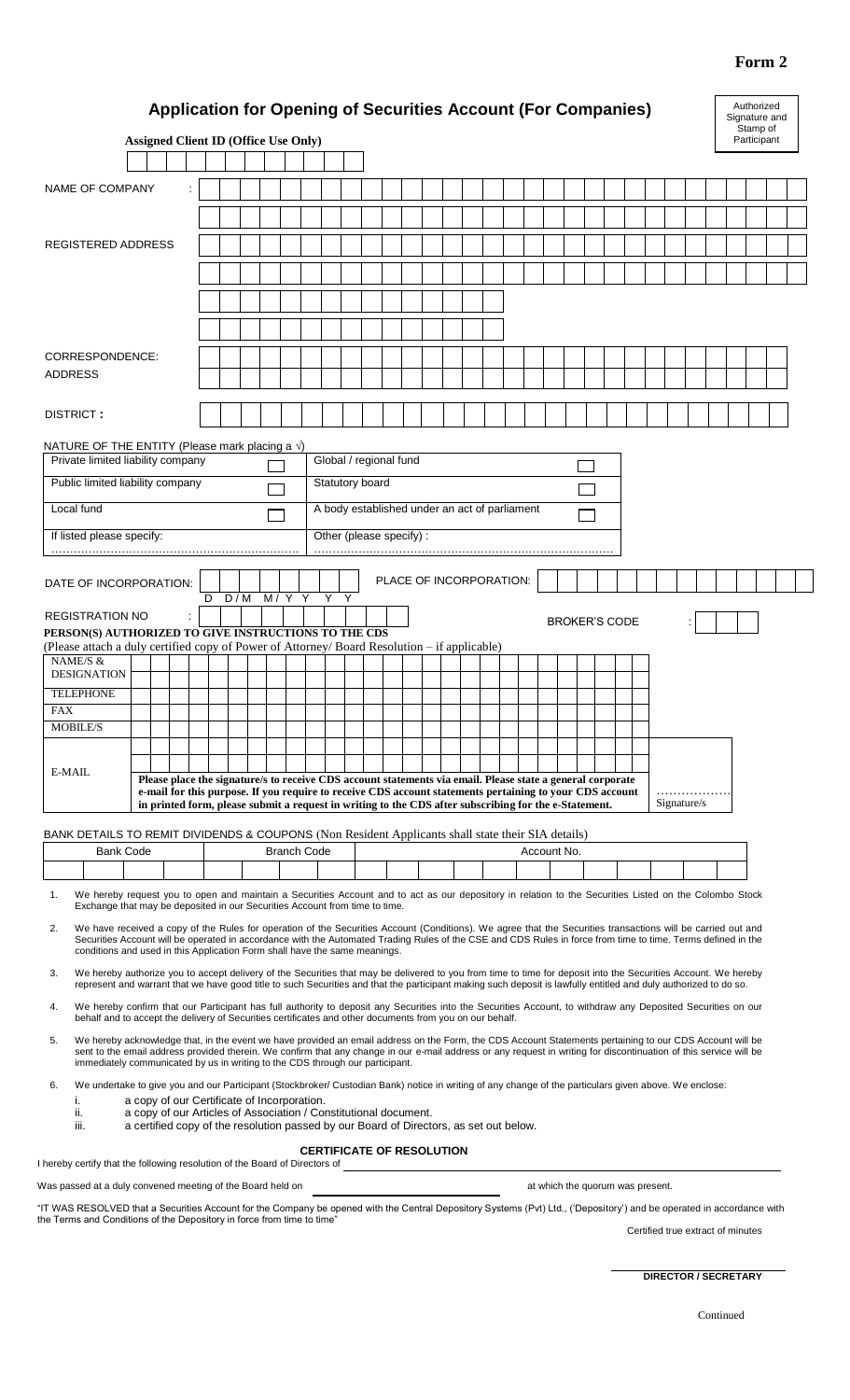## **Form 2 A**

# **KNOW YOUR CUSTOMER (KYC) PROFILE**

*(To be retained by the Participant)*

In instances where the Securities Account will be maintained through a Custodian Bank, it is not mandatory to complete this Form 2A.

We declare that the information set out below is true and accurate and our investments will be in accordance with such information.

## **1. Nature of the Business** *(Product/ Service provided)*

|                            | <b>Expected value of Investment per annum</b> (Please mark placing a $\sqrt{ }$ ) |                               |  |
|----------------------------|-----------------------------------------------------------------------------------|-------------------------------|--|
| Less than $Rs. 100,000$    | Rs 1,000,000 to Rs 2,000,000                                                      | Rs 4,000,000 to Rs 5,000,000  |  |
| Rs 100,000 to Rs 500,000   | Rs 2,000,000 to Rs 3,000,000                                                      | Rs 5,000,000 to Rs 10,000,000 |  |
| Rs 500,000 to Rs 1,000,000 | Rs 3,000,000 to Rs 4,000,000                                                      | Over Rs 10,000,000            |  |

| <b>3.</b> Source of funds (Please mark placing a $\sqrt{ }$ ) |                                            |                          |  |
|---------------------------------------------------------------|--------------------------------------------|--------------------------|--|
| <b>Business Ownership</b>                                     | <b>Investment Proceeds/Savings</b>         | <b>Commission Income</b> |  |
| <b>Business Turnover</b>                                      | Sale of Property/ Assets                   | Export proceeds          |  |
| Investments                                                   | <b>Gifts</b>                               | <b>Profits</b>           |  |
| <b>Contract Proceeds</b>                                      | Donations / Charities (Local /<br>Foreign) | Others (Specify)         |  |

| 4. Are you a US Person in terms of the Foreign Account Tax Compliance Act<br>(FATCA) of the US?<br>(Please mark placing a $\sqrt{ }$ ) | Yes | Nο |
|----------------------------------------------------------------------------------------------------------------------------------------|-----|----|
| If yes, FATCA declaration has to be submitted along with application form.                                                             |     |    |
| If No, In the event if I/We become a US person under FATCA of US, I/We do hereby                                                       |     |    |
| undertake to inform the said fact to the Participant immediately                                                                       |     |    |

| <b>5.</b> Politically Exposed Persons (PEPs) (Please mark placing a $\sqrt{ }$ )                                                                                                                                                                                                                                                                                                                                                                                                                                              | <b>Yes</b> |  |
|-------------------------------------------------------------------------------------------------------------------------------------------------------------------------------------------------------------------------------------------------------------------------------------------------------------------------------------------------------------------------------------------------------------------------------------------------------------------------------------------------------------------------------|------------|--|
| Do you have persons who are or have been entrusted domestically/ Internationally with a prominent<br>public function (for example Heads of State or of government, senior politicians, senior government,<br>judicial or military officials, senior executives of state owned corporations, important political party<br>officials.), as members of senior management or individuals who have been entrusted with equivalent<br>functions, i.e. directors, deputy directors and members of the board or equivalent functions. |            |  |
| If "Yes" please clarify                                                                                                                                                                                                                                                                                                                                                                                                                                                                                                       |            |  |
|                                                                                                                                                                                                                                                                                                                                                                                                                                                                                                                               |            |  |

### **6. Any other connected Businesses/ Professional activities**

| 7. Person(s) authorized to give instructions to the Participant (Stockbroker/Custodian Bank) |  |  |  |  |  |  |  |  |  |  |  |  |  |  |
|----------------------------------------------------------------------------------------------|--|--|--|--|--|--|--|--|--|--|--|--|--|--|
| NAME/S &<br><b>DESIGNATION</b>                                                               |  |  |  |  |  |  |  |  |  |  |  |  |  |  |
| <b>TELEPHONE</b>                                                                             |  |  |  |  |  |  |  |  |  |  |  |  |  |  |
| <b>FAX</b>                                                                                   |  |  |  |  |  |  |  |  |  |  |  |  |  |  |
| MOBILE/S                                                                                     |  |  |  |  |  |  |  |  |  |  |  |  |  |  |
| E-MAIL                                                                                       |  |  |  |  |  |  |  |  |  |  |  |  |  |  |
| Other remarks / notes (if any)<br>8.                                                         |  |  |  |  |  |  |  |  |  |  |  |  |  |  |